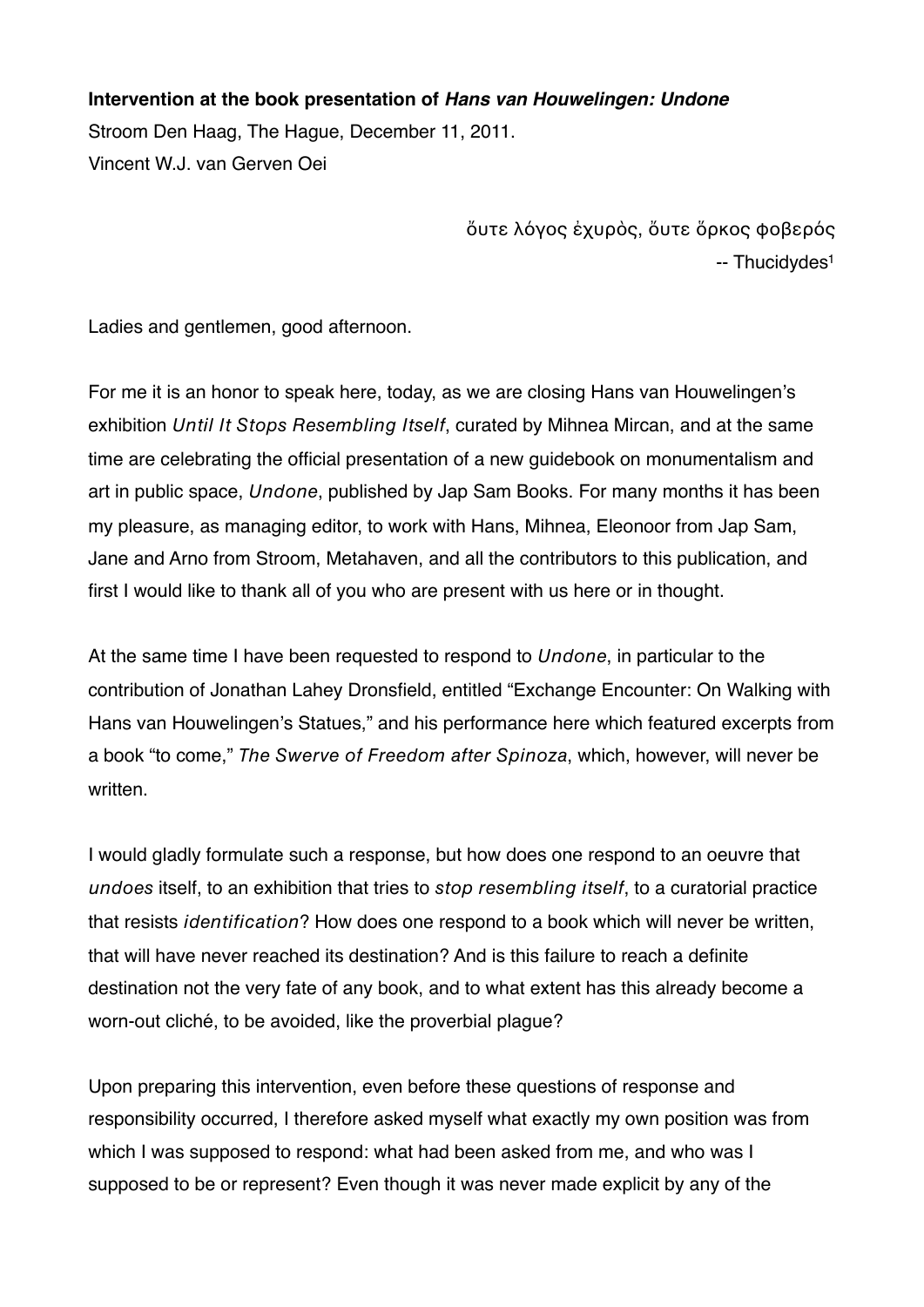participants in this exhibition or this book, it became clear to me that I was here to stand in front of you as a philosopher, this threadbare word that like the word artist always seems able to find a new future for itself, however uncertain this future may be.

This means that I will depart from one particular section of Mr Dronsfield's book to come, that is, the unwritten paragraph 12 entitled " $\phi \iota \lambda$  oo  $\phi \iota \alpha \rightarrow \leq 1$  the secret mission -wanderer  $\{?\}$ ," at least typographically the most complicated title in his table of contents. What does it suggest? It first enjoins us to read philosophy from its Greek origins of philosophia, that is, the love of wisdom, as so many before us have already stressed. This love, as had been remarked before, has perhaps already turned sour, or is always already incorporated in a sadomasochistic logic, philosophy being beaten down and punished by Mistress Wisdom any time he dares to close in on her.

As is indicated by Dronsfield's double arrow, *philosophia* is at the same time on a "secret mission," perhaps -- as indicated by the question mark -- a secret mission to wander, to be displaced. A mission as unknown as the mission that brought Spinoza in our midst today, facing the author of the Dutch constitution, Johan Rudolph Thorbecke, standing here in front of Stroom's reception. The wandering that has brought them together, as Dronsfield writes, "bring[s] about the chance of our being shown how democracy and freedom might encounter each other in such a way that we glimpse the chance of an exchange between them."[2](#page-10-1)

But now they have encountered each other, revealing their places of arrival -- albeit temporarily, according to the habit of true wanderers -- "as if for the first time" to us, their audience, trying to listen to them speak, to grasp the whisper that is only clearly perceived once the lights are out and Stroom has been locked for the night. In silence, Thorbecke and Spinoza are the resting guardians of our presence here today, the ones who make our gathering possible.

So suddenly I find myself not only responsible to those who asked me to speak here, to speak with a certain authority, but also to those who redrew the borders of legal and ethical authority, those who guard the gateways to my response. Am I to take a step and cross these borders now myself? But on whose authority except my own, if I would have any? Would I be allowed to draw from the account of already accomplished secret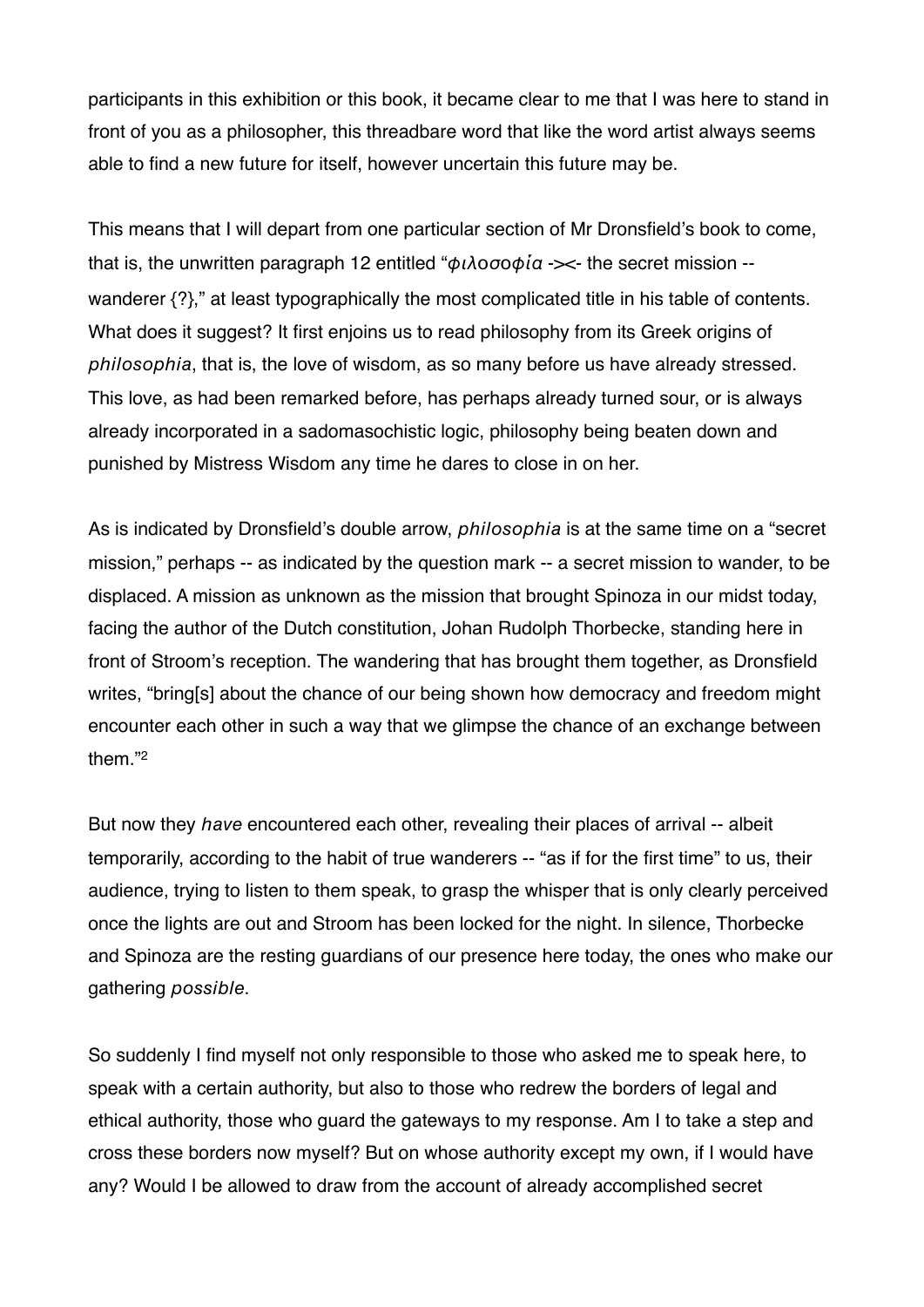missions to justify my own transgressions? Or would they be secret even to myself, literally separated and sacred? I stand here in front of you wandering, wondering…

Perhaps we may start by saying the following: the philosopher himself is always displaced, wandering like a restless monument for thought, and sometimes even embodying -- in a deformed way, for sure -- monumental thought, but never "at home." The amount of philosophers who went into exile, who were born into immigrant communities, or driven across borders defined by clear constitutions and high moral standards is commensurably considerable. And even where the philosopher is supposed to feel most at home, in language -- even though this home does have walls, corridors, attics, and cellars, constantly undergoes renovations, is subject to governmental safety regulations, and is most probably haunted -- he is constantly attacked for not speaking in a clear language. I'm sure that Spinoza knows what I'm talking about.

So here I am, still, albeit barely, standing without an ethics, without a constitution. Potentially shattered like the statue of Apollo in front of the crucifix in Tommaso Laureti's painting The Triumph of Christianity, as brilliantly discussed by Mihnea Mircan in his introduction to Undone.

The philosopher, shattered and beaten down by institutionalized language, makes a run for it -- to suicide, exile, or the modest modes of introspection and meditation. When toward the end of his life Jacques Derrida occupied himself increasingly with the problem of democracy, this was perhaps because it is the only political constellation that offers, haphazardly, by mistake, and most probably only temporarily, a place to the philosopher, or at least is willing to engage with the constant wandering of philosophy, looking for open spaces and dark corners alike. That this wandering is often perceived as empty rhetoric is correlative to the hatred of democracy.

What is crucial in the sheltering of philosophy by democracy, and the nurturing of democracy by philosophy, is that both feed on their self-destruction. In fact, it is the potential for self-destruction that opens the truly democratic discourse, that by nature carries the forcefulness and ferocity of rigorous philosophical thought. Philosophy and democracy, appearing side by side in Greek thought, are impossible without each other, no matter how distorted their bodies have become over the past few millennia. They share a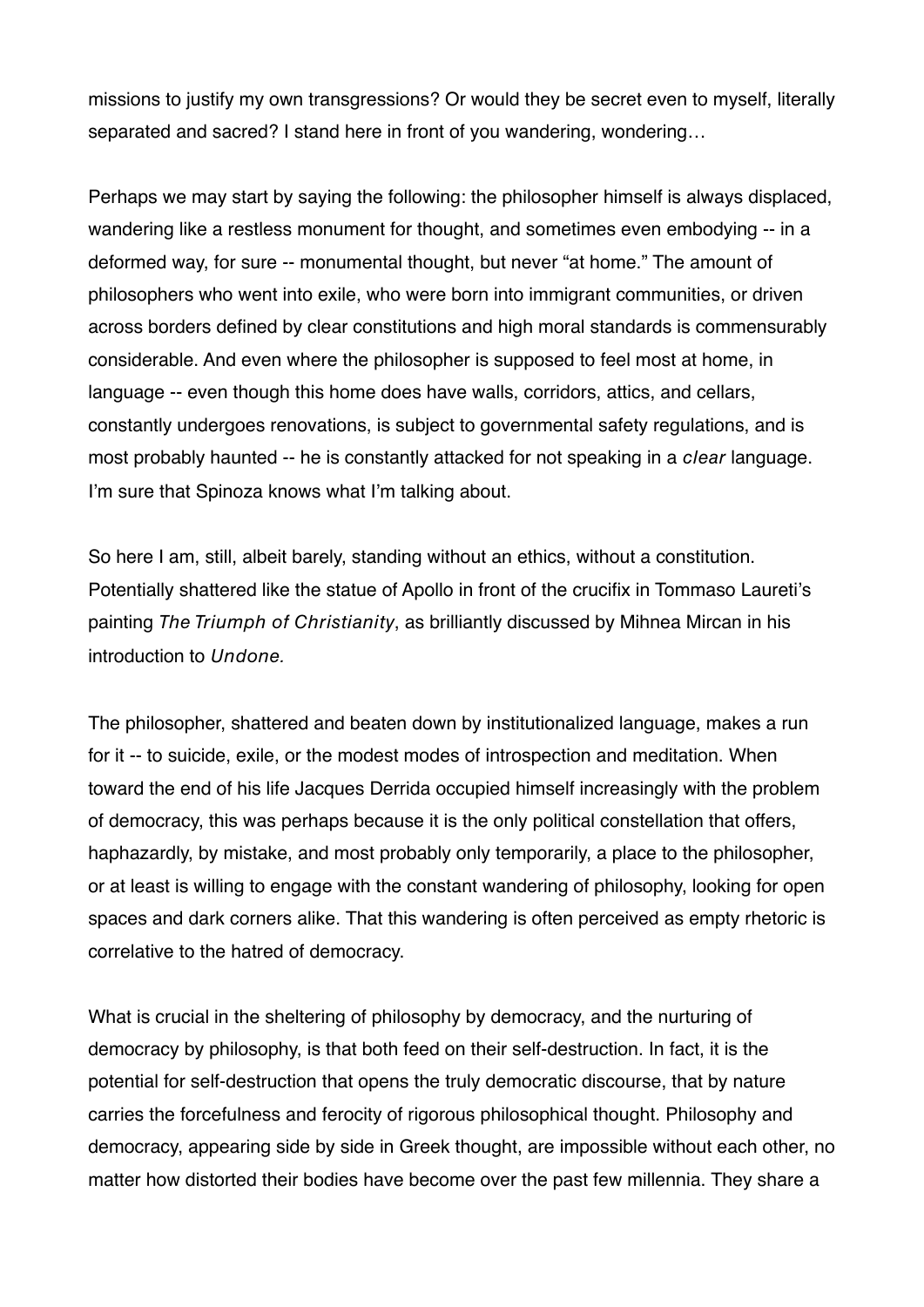destructive character, the ability to shatter their own boundaries, limits and skins, and expose themselves to whichever auto-immune virus that is out there to infect it.

In my work with Jonas Staal, we have often referred to the current state of democracy as democratism, as an ideology of correct and efficient governmental administration with multiple invisible hands in place. The mistrust of current democratic formations however, should never entail a preliminary abortion of the democratic project.

In a recent text, Avital Ronell writes "Why is it that enthusiasm is off the table when democracy rises up for discussion? […] [W]hy must democracy be treated by so many fine minds as a bummer, too dull to engage critical valor? Perhaps when democracy fails the reality tests to which it is always submitted, it depletes the  $d\bar{e}mos$ , and is no longer recognizable as democracy with its exuberant exposures. […] We should remember the difference in tenor, the nearly contradictory fervor that words such as ʻcommunism' and ʻsocialism' have carried historically in comparison with the pallid advocacy that ʻdemocracy' has summoned to its side."[3](#page-10-2)

This is an important point. Democracy is often discarded before it "really existed," its mission aborted on the way to yet another massacre appearing under the euphemism of "revolution." We should recall here what Alexandre Kojève said about 1968: "It's not a revolution, it can't be a revolution. No one is being killed. To have a revolution there must be killing." Democracy, on the other hand, has since its inception been built on the remains of tragedy, on the abolition of tragedy, in order to safeguard mankind to any future bloodshed. In this sense democracy is truly "anti-revolutionary," while propounding, however, a constant Umwertung aller Werte, including its own.

The birth of philosophy has often been linked to the first state in the Western world which formulated the democratic project, the Athenian republic. And we may locate the birth of democracy precisely at the end of series of tragic murders -- parents eating their children, sons killing their mothers, wives killing their husbands -- which threaten to destroy an entire family to the last man. This family, haunted by homicide and cannibalism is the House of Atreus, and this last man is called Orestes.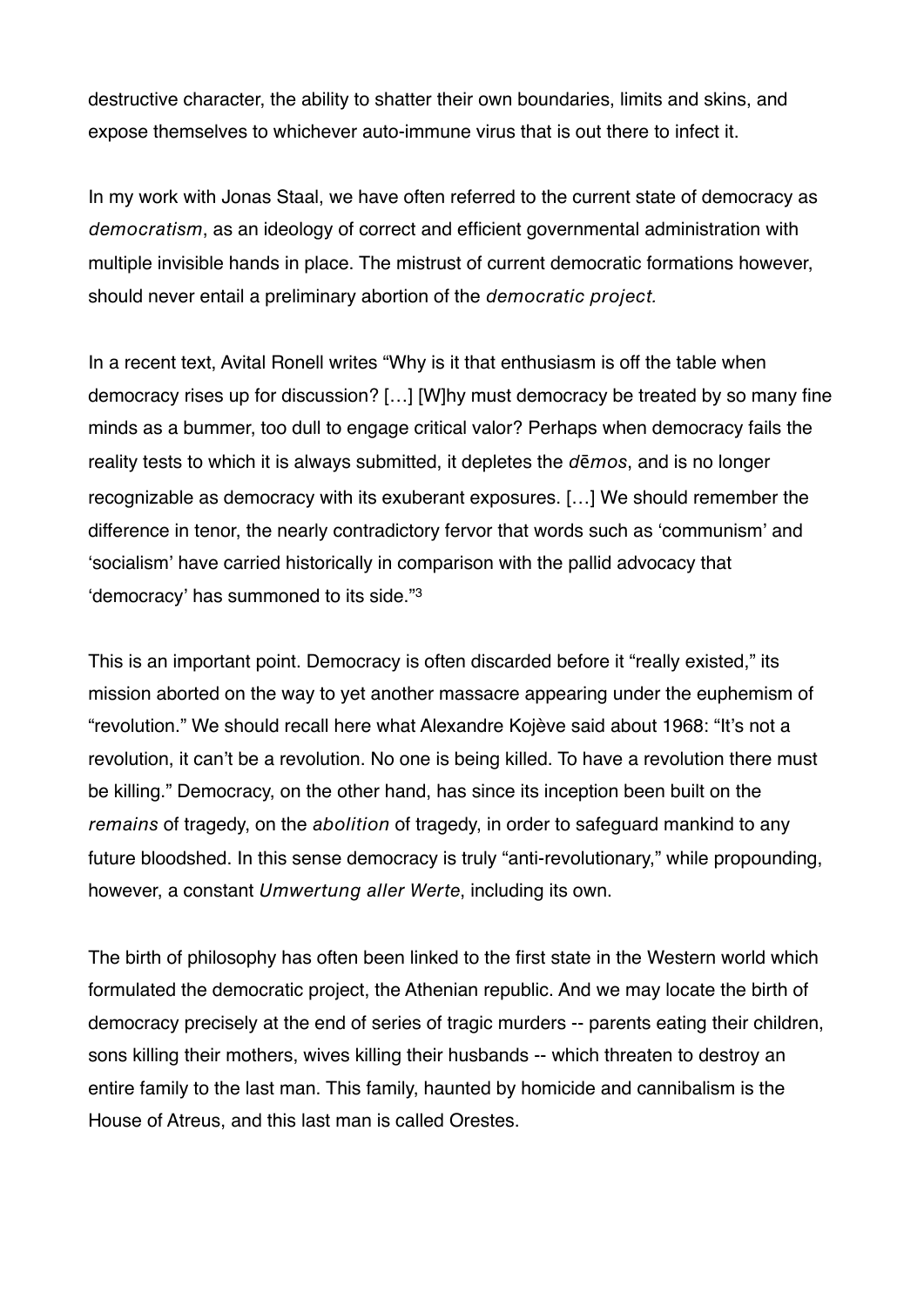In the tragedy *Eumenides*, the last of the Oresteia trilogy written by Aeschylus, which was premiered at the Dionysia in 4[5](#page-10-4)8 BC, Orestes, wandering<sup>4</sup> and placed outside the law,<sup>5</sup> haunted by the furies over the killing of his mother, seeks refuge in Athena's temple in Athens. Faced with their insoluble conflict, she states: "The matter is too great for any mortal who may think he can decide it; but neither is it proper for me to judge a case of murder which can give rise to fierce wrath -- especially since you have approached this temple, disciplined by suffering, as a pure and harmless suppliant, while these beings have an allotted function that is hard to dismiss, and if they do not get a victorious outcome, the poison that will afterwards fall from their outraged pride into the soil will be an unbearable, unending plague for this land. That is how it is: both options, to let you remain or to send you away, are very hard for me to take without incurring wrath. Nevertheless, since this matter has fallen upon us here, I shall choose for my city men without fault to be judges of homicide, respecting (aidoumenous) the ordinance of an oath (horkion... thesmon) which I shall establish for all time."[6](#page-10-5)

Thus, the council of the Areopagus became instituted as a group of men, chosen from the city's population, to judge freely, being bound to neither god nor ruler. Instead, this council has to respect, or, as we would say in Dutch, show ont-zag, "un-sight," a-idoumenous, for the oath that Athena has put in place for eternity, for all time. An oath that is in the same time "invisible," an oath that cannot be looked at, an oath as aweful as it is splendid, an oath that institutes the anxiety that belongs to the nature of democracy, the anxiety that all the options are open, that the future is radically undetermined.

The Furies, wanting to punish Orestes for his matricide, are enraged, lamenting the "overthrow of established laws (nomōn thesmiōn),[7](#page-10-6) which "will unite all mortals in total practicality" (pantas…eukhereiai sunarmosei brotous)[.8](#page-10-7) The word that I translated here with "practicality" is in Greek eu-khereia, which literally means to have a "good hand," to be practical, to have a certain easiness, or eve sloppiness in doing things, a "workable," "down to earth" mentality which "unites all mortals." This is in fact what Ronell refers to when she says: "Does it make sense—enough or too much sense—to call for an essential reworking [of democracy]? Is such a call even feasible in our day and age? Perhaps, in terms of the algorithms of feasibility, to which so much has been steadily degraded, one will raise the objection that all this—the reopening of the case of democracy, strengthening its tether to the authority of the each and every one—is not workable. ʻWorkable!' I say."[9](#page-10-8)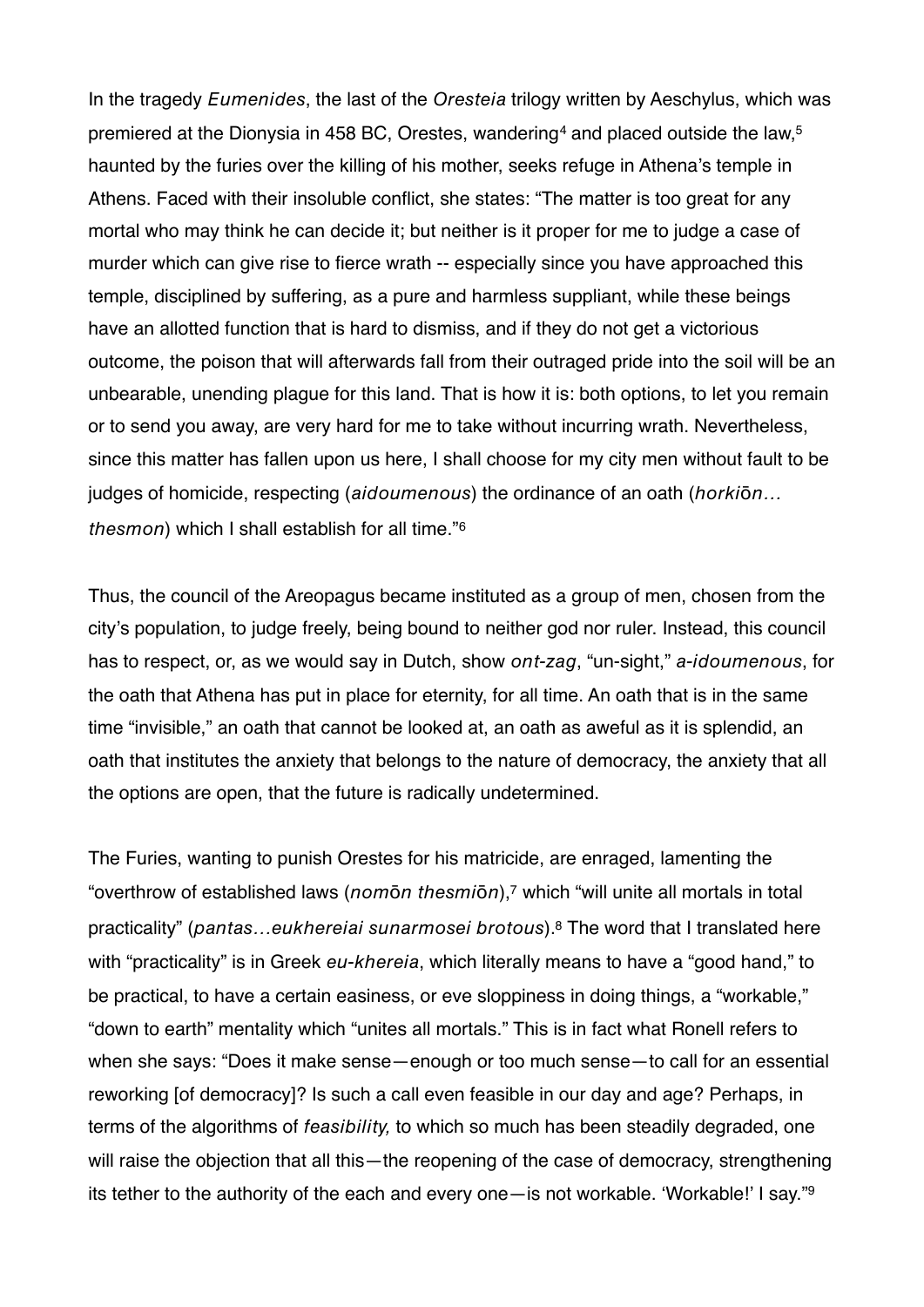So we may establish that foundation of the first democratic institution is accompanied on the one hand with a respect, a deference to an "eternal oath," and on the other hand offers the potential to unite mankind in practicality, a workable solution. It is within the tension between these two that democracy operates until today. In the tension here among us represented by Thorbecke and Spinoza, the timeless constitution and an ethical life.

The course of Orestes' trial itself gives us some additional clues about how to interpret the current crisis of democracy, because in crisis it is. The Furies argue that Orestes has to be punished for killing his mother, which is a greater felony than his mother killing her husband, Orestes' father Agamemnōn. The god Apollo, who defends Orestes, counters their argument by claiming that the mother is not a parent: "The so-called 'mother' is not a parent of the child, only the nurse of the newly-begotten embryo. The parent is he who mounts the female keeps the offspring safe, like a stranger on behalf of a stranger[.]"[10](#page-10-9)

The mother is merely hospitable to the child, who is nothing but a guest to his mother. This theme of being a guest to one's own mother thence becomes the grand fantasy of marrying one's own mother, being a stranger in her house: the Oedipus myth. Apollo thus elevates the father above the mother, and patricide above matricide. Killing your mother is not a revolution, but killing your father is, a theme that is not only present in Freudian socio-political thought, but also ever after in philosophers treating of politics and the political.

To whom or what is this council, this originally democratic institution that has to decide over Orestes in their inaugural trial, free from god and ruler, bound? It is bound, and both the Furies and Athena stress this multiple times, to a horkos, an oath, that must be respected, revered, but nevertheless remains "un-seen" (aidoumenous)[.11](#page-10-10) It is the nature of this oath that will provide us with further indications of our current democratic predicament.

In his recent work on the archeology of the oath, the *horkos*, Giorgio Agamben explicitly refers to anthropogenesis, to the "becoming human" of mankind: "In order for something like an oath to be able to take place, it is necessary, in fact, to be able above all to distinguish, and to articulate together in some way, life and language, actions and words --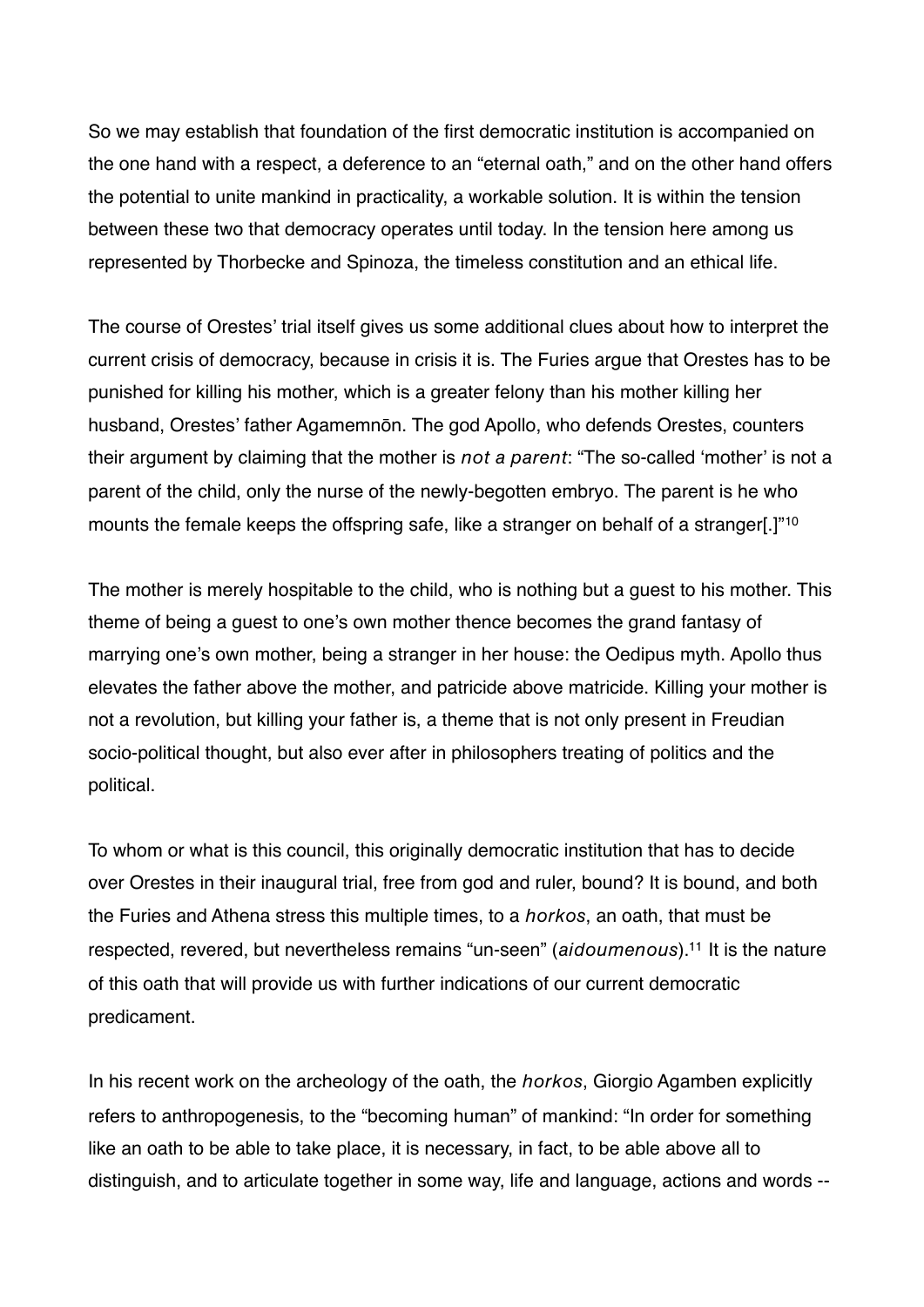and this is precisely what the animal, for which language is still an integral part of its vital practice, cannot do. The first promise, the first […] sacratio is produced by means of this division, in which man, opposing his language to his actions, can put himself at stake in language, can promise himself to the *logos*."<sup>[12](#page-10-11)</sup>

Democracy is what comes about under the light of eternal oath, even though it may be always a promise, as Derrida has often stressed, "to come," à venir. Athena binds the members of the Areopagus council to this oath, which is sworn on nothing but *language* itself. As Lycurgus, an Athenian politician stated: "The power which keeps our democracy together is the oath."<sup>[13](#page-10-12)</sup>

What we have witnessed here is the birth of the first democratic institution in the Western world, the High Court on the Areopagus, the holy mountain near Athens, created in the spirit of democracy. As Athena states: "I counsel my citizens to maintain, and practice reverently, a system which is neither anarchic nor despotic, and not to cast fear completely out of the city."<sup>14</sup> This last point is crucial: fear, the uncanny, anxiety (to deinon) is an essential element of the democratic practice, be it as a fear for the war of all against all, of anarchy or despotism, or the anxiety of democracy itself as unlimited potential for equality.

In his Introduction to Metaphysics, Martin Heidegger reflects upon several chorus lines from another tragedy, Sophocles' Antigone, in which man is defined as to deinotaton, "the uncanniest." In his discussion of the chorus, he defines this deinon as follows: "On the one hand, […] deinon is the terrible in the sense of the overwhelming sway, which induces panicked fear, true anxiety, as well as collected, inwardly reverberating reticent awe. The violent, the overwhelming is the essential character of the sway itself. […] But on the other hand, deinon means the violent in the sense of one who needs to use violence -- and does not just have violence at his disposal but is violence-doing, insofar as using violence is the basic trait not just of his doing but of his Dasein. […] Humanity is violencedoing not in addition to and aside from other qualities but solely in the sense that from the ground up and in its doing violence, it uses violence against the over-whelming. Because it is doubly deinon in an originally united sense, it is to deinotaton, the most violent: violence-doing in the midst of the overwhelming."[15](#page-10-14)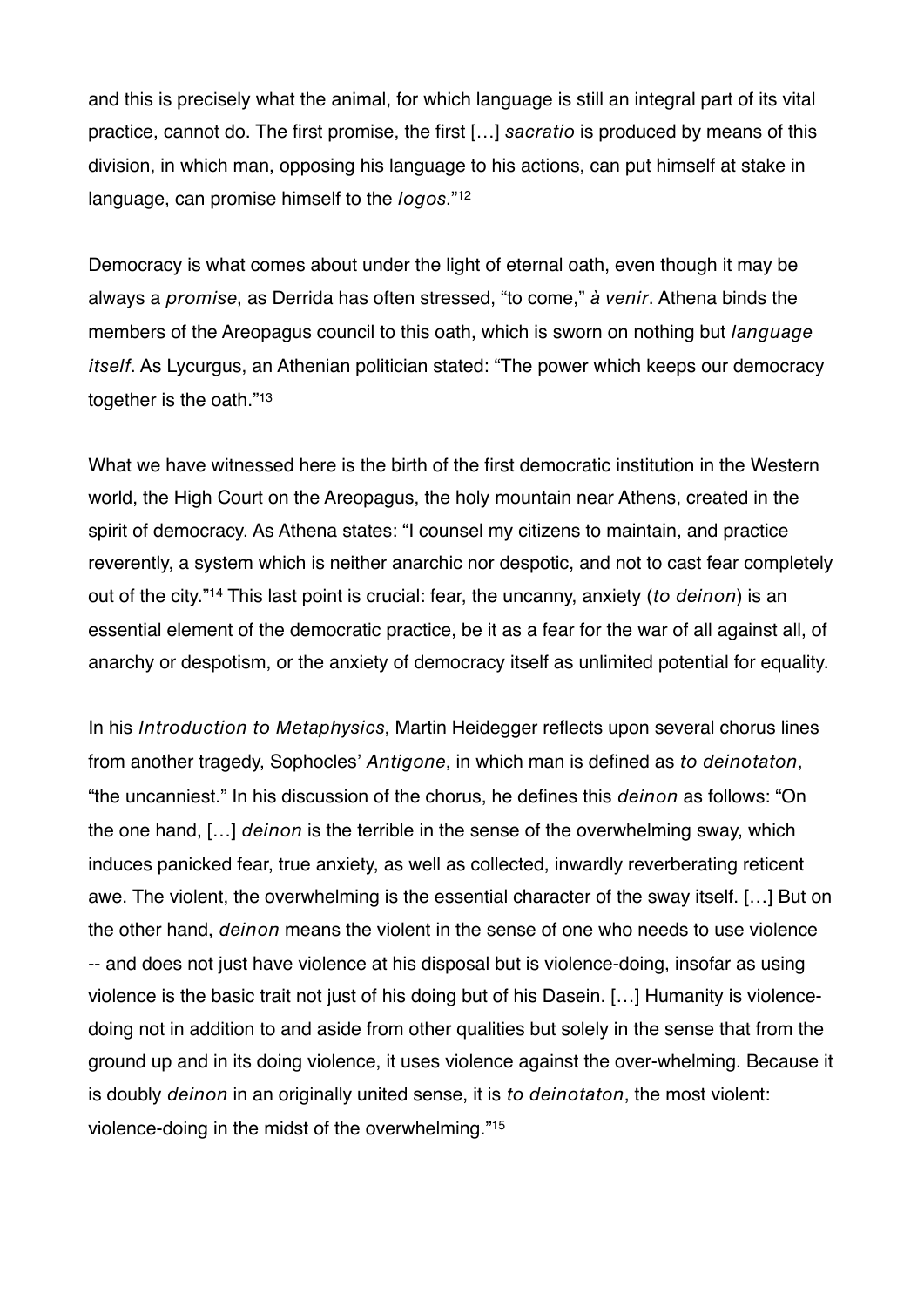Humanity is what is most violent in the overwhelming world, whether established by gods, mother nature, or the most recent incarnation of the over-whelming, capitalist economy and providence. Heidegger connects this definition of humanity with two other paradoxical phrases from the chorus lines in Antigone that aim at a definition of humanity, namely pantoporos aporos and hypsipolis apolis: "with many ways without way," and "in the highest state without a state." Because for humanity all roads are open it has no determined route, it is stateless, homeless, yet its highest citizen.

It is here that we return to the wandering quality that Dronsfield signaled in Hans van Houwelingen's work What's Done… Can Be Undone. By waking up the statues of Spinoza and Thorbecke, the figures of ethics and law, and making them move, taking them down from their pedestals, lowering them to a human level, Van Houwelingen tries to allow democracy to appear between them, as it has appeared among humanity: "only when we break open the statue by confronting it with another do we liberate what it is that statue embodies in the first place."[16](#page-10-15) The silence with which they are liberated, however, is overrated, and offers us no potential, let alone a mode of critique. And even if they would be liberated, they would still be there, as fathers of law and ethics.

We should have been warned from the beginning. Moments after the institution of the first democratic council, it is Athena who casts the decisive vote in the trial: "This is now my task, to be the last to judge this case; and I shall cast this ballot for Orestes. There is no mother who gave birth to me, and I commend the male in all respects with all my heart: in the fullest sense, I am my Father's child. […] The defendant wins, even if the judges' votes on him are equally divided."[17](#page-10-16)

There he is again, the Father, ruling through exception, and with a full claim on authority. Democracy was never true democracy in the first place. At the end of the tragedy, with the democratic council in full view, Athena, a male figure if any, casts the final vote. The god who refused to judge hides behind the charade of majority rule. Any philosophical consideration of democracy therefore cannot but include the question of technology, the extension of man's practicality, the mechanics and  $m\bar{e}khan\bar{e}$  that at any moment can bring a god on the tragic stage to decide the vote. Democracy still hasn't dealt with the deus ex machina, and perhaps it never will. Democracy is still unable to cope with the bureaucrat, who, as a technological extension of government trumps the equality of votes. And in the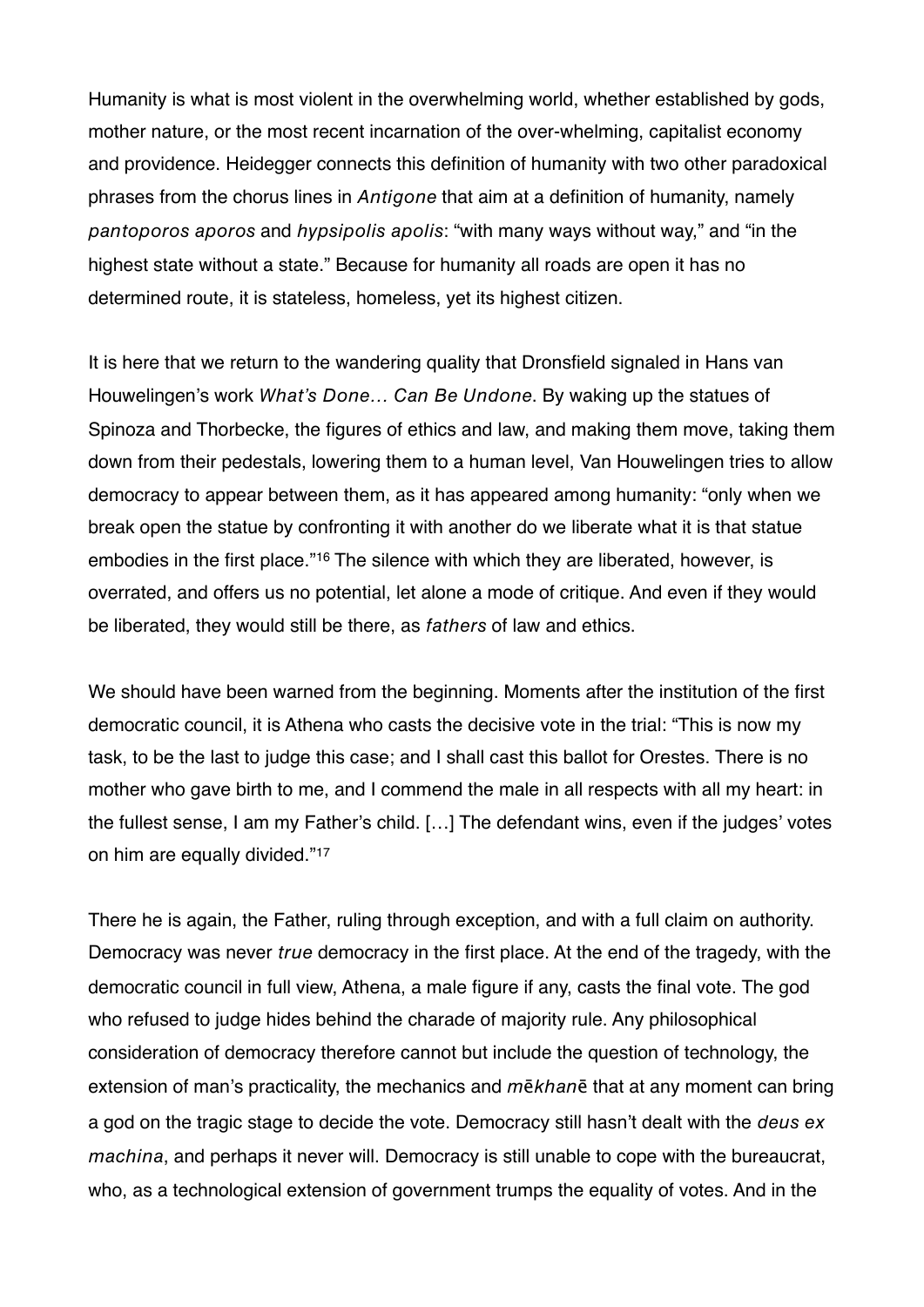same way, democracy cannot deal with any revolutionary, prophet, or messiah, whose appearance is as miraculous as the coincidence of thought and life. And yet it has to.

It is us who are speaking here today, in the midst of an overwhelming crisis that demands our violent involvement, and that demands that we offer a critique of the eternal oath that founds and binds together democracy, in the constant anxiety of dissolving it for good, who should once again address these foundational fault lines. To cite Agamben, "[p]hilosophy is [...] constitutively a critique of the oath: that is, it puts in question the sacramental bond that links the human being to language, without for that reason simply speaking haphazardly, falling into the vanity of speech."<sup>[18](#page-10-17)</sup> Philosophy, always wandering, on a mission secret even to itself, thus walks the fine line between the "vanity of speech" and the injunction of "clear language," which is fully under the regime binding human beings to their current language. Like democracy, it walks the line between anarchy and despotism, fraught with to deinon, existential anxiety.

It is not without coincidence that the fundamental oath of democracy, which is aïdnos, invisible, an oath binding us to language, has in our modern times been supplemented with the spectacle of uncountable numbers of cameras that have invaded our public space, trying to make visible the invisible bond that linked us together, monitoring every concrete interaction to distill the essence of the perfect state. In the most literal sense, the mēkhanē that transported the gods onto the tragic stage to relieve the plight, this antidemocratic device has in our modern times a machin, as the French would say, a "thingy," an object unknown that invades every aspect of our lives.

The webcams that in this exhibition space register the reverberating absence of Spinoza and Thorbecke from public space, the democratic space par excellence, from which they have fled, seeking refuge among us, perhaps signify that the oath that binds humanity to language, to the language of democracy, is no longer as invisible and secret as Athena once wanted it to be. Derrida was already painfully aware of this: "Technoscientific acceleration poses an absolute threat to Western-style democracy as well, following its radical undermining of locality. Since there can be no question of interrupting science or the technosciences, it is matter of knowing how a democratic response can be made to what is happening."<sup>[19](#page-10-18)</sup>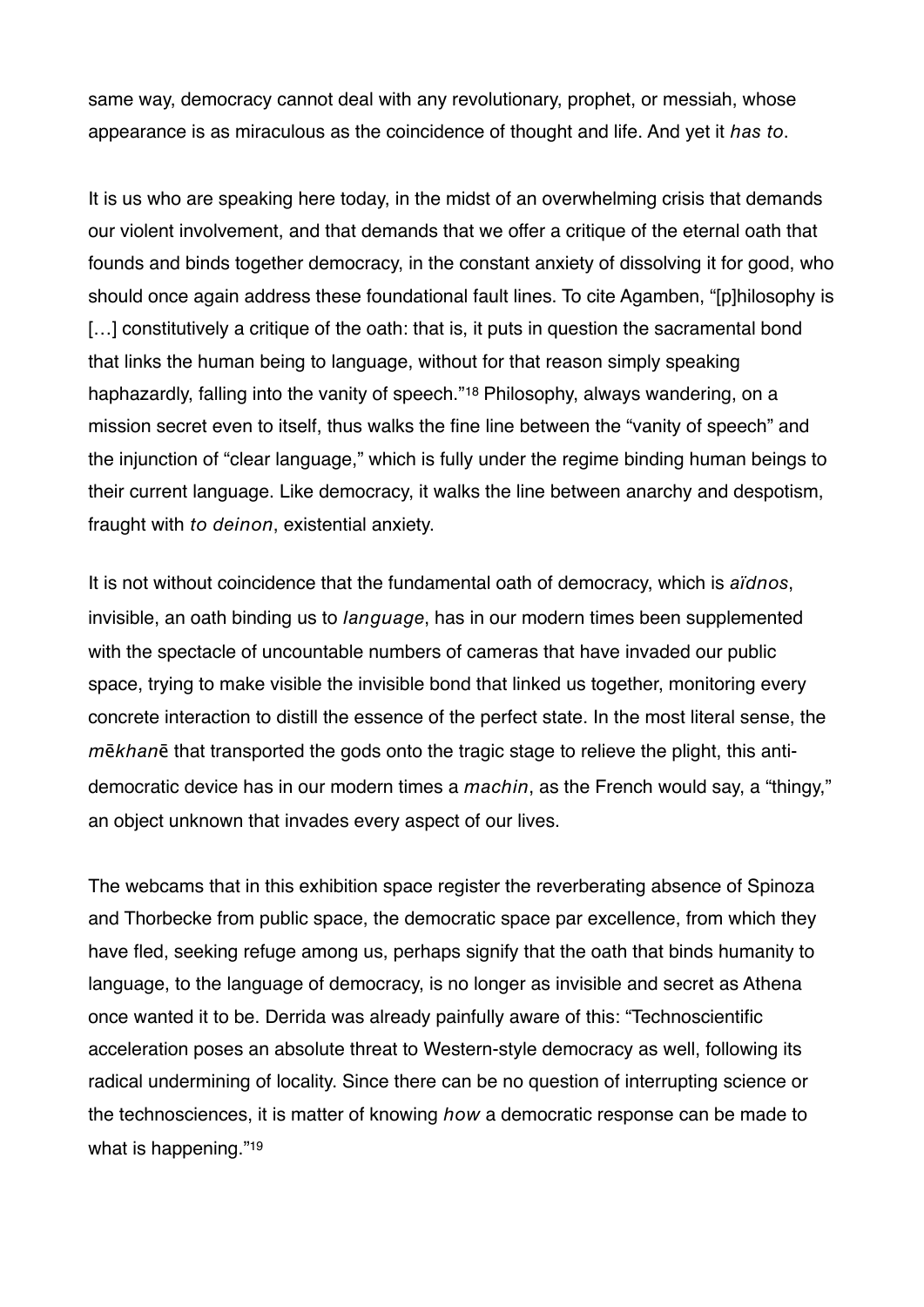The regime of visibility, the predominance of sight terrorizing the aïdnos, and this has been remarked before, is the greatest challenge to democracy. Show and identify yourself! -- that is the watchword of despotism and clear language.

Our current, only nominally democratic, mode of government is out in the open, and what it shows us is empty pedestals, waiting for our responses, or our demolition.